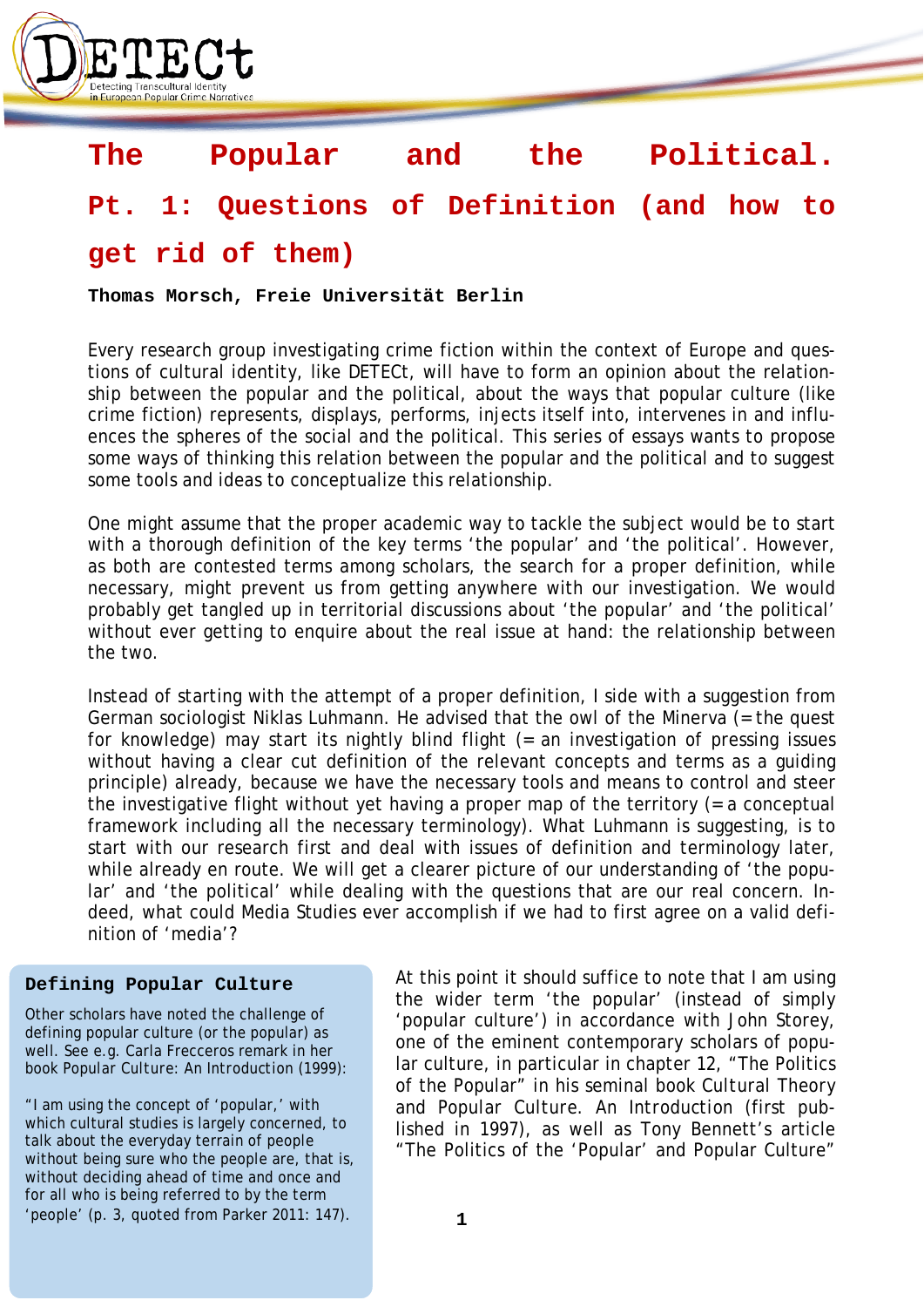

(1986). The term 'the popular' is meant to cast an even wider net as the term 'popular culture'. It is supposed to signal an understanding of the popular as a distinct realm (even a 'system' maybe, in the sense of Niklas Luhmann's theory of social differentiation and social systems, cf. Luhmann 1995, 2000, 2006) within the social sphere, not tied to particular forms of expression or organization.

More importantly, to speak of 'the *political*' is meant to oppose any understanding of the political within the strict limits of institutionalised *politics* organized around entities like parties, parliament, government, ministries, NGOs etc. This distinction has been put forth already decades ago by Claude Lefort (1986), for whom politics is the site of the interplay of conflicting powers. Politics has the unfortunate tendency, as Jean-Luc Nancy (2000: 47, see also Nancy and Lacoue-Labarthe 1997) noted, to retreat either into law and contracts, or into sheer spectacle. Politics exhausts itself in law-making and policymaking on the one hand, or 'show' and public self-representation on the other. In contrast, the political is the much larger realm where the unity (or dissent, we might add) of society is constantly negotiated. Therefore, politics is only a part of the much larger terrain of the political, if the political even is a definable terrain and not the very fabric of society, a ubiquitous force that determines the relations, hierarchies, dependencies, perceptions and positions

### **On the relation between the popular and the political**

How can we understand the relation between the popular and the political? Some possible answers will be given in further installments of this series of essays. Before we ask about the relation of popular political crime fiction like the series *Borgen* (Dk 2010-2013) in the next part of this series, first and foremost it seems important to point out how this relation is *not* adequately understood: the popular is neither just a reflection of political conditions nor is it just an escape from political reality.



*One of the internationally most successful Danish series, a political crime drama: BORGEN (2010-2013)*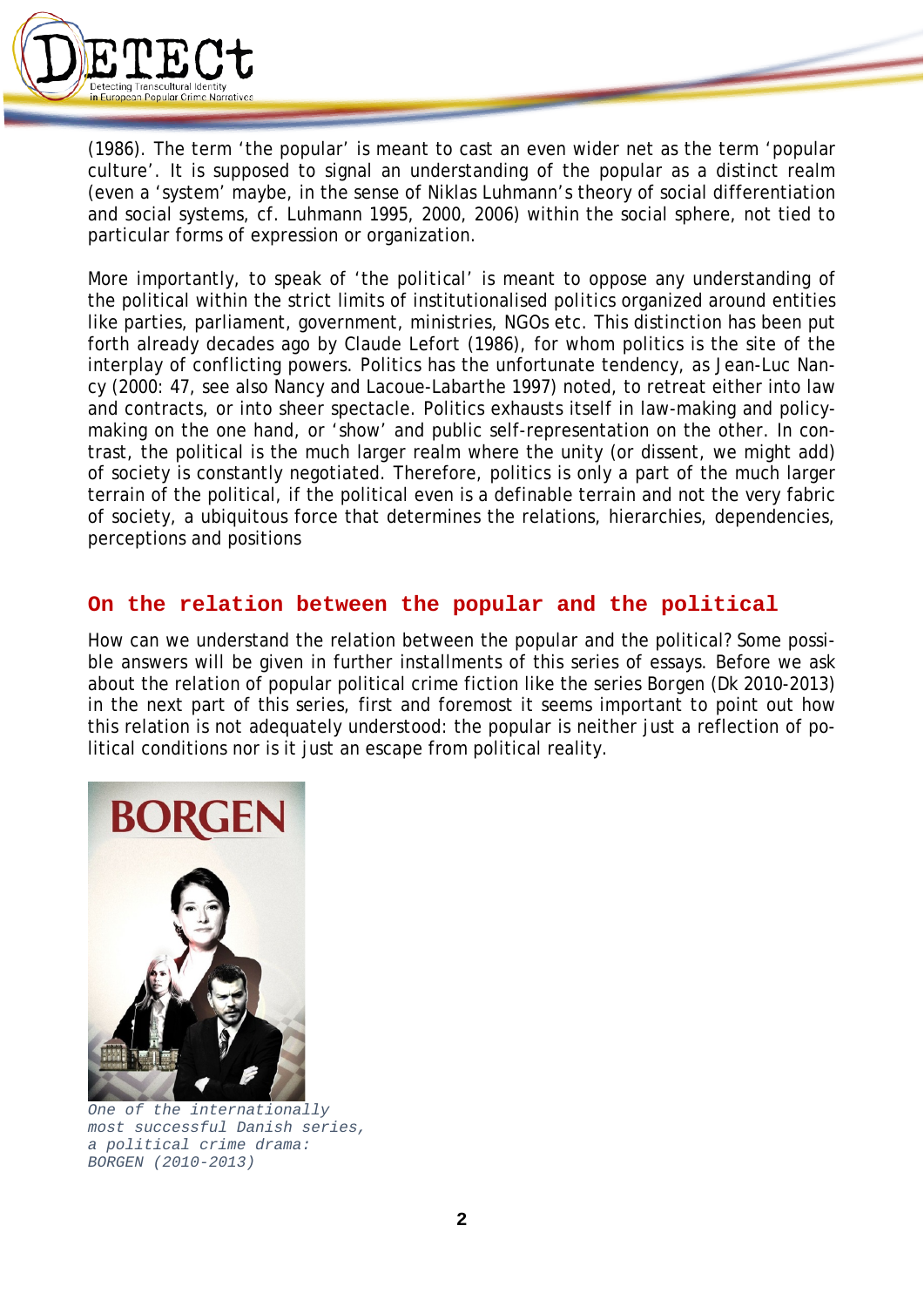

As far as the allegation of escapism is concerned, one might at least challenge the common understanding of escapism as a flight from the realities of the political and social life into a commodified fantasy world in which we take shelter. Richard Maltby, while not completely abandoning the idea of escapism, qualifies it in the following manner: in his view, popular media and folklore provide an "escapism that is *not an escape from or* 

"If it is the crime of popular culture that it has taken our dreams and packaged them and sold them back to us, it is also the achievement of popular culture that it has brought us more and more varied dreams than we could otherwise ever have known"

(Richard Maltby 1989: 14)

*to anywhere*, but an escape of our utopian selves" (Maltby 1989: 14, my emphasis). For Maltby, there is certainly something problematic, even insidious about the commodity form that our collective dreams take within popular culture, but it does retain an utopian spark, that might incite society at any time.

Following not only Maltby's position, but also the underlying perspective of Siegfried Kracauer in his works on popular culture, his essays of the 1920's in particu-

lar (cf. Kracauer 1995), John Storey (2018: 9) points out that the popular, then, serves as a site where society's collective (but often repressed) dreams and wishes are articulated in a disguised and all too consumable manner. This line of thought, granting an utopian and even emancipatory potential to the popular, will ultimately have to face not only the question of commodification, but also the question of the relation between the popular and populism, that has become an eminent threat, within the contemporary political sphere, of democracy, liberalism and even rule of law.

While the question of populism will have to be approached in a later essay, I conclude this installment by preliminarily suggesting an alternative to popular culture as a *representation of* or an *escape from* politics. Reverting to a theoretical approach that is well established in American and Literary Studies, I want to point to the *cultural work* done by all forms of popular culture. Series, films, books, etc. are neither just representations nor just elusive escapist phantasies; actually our concern should not be so much about what they *are* (and what they *mean*), but what they *do*.

All of the entities and instances of the popular perform a cultural work, which is a work not limited to the realm of (popular) aesthetics, but that extends to society as a whole and to the sphere of the political. Works of popular culture are not so much representing or embodying political issues, but they are actively redefining social and cultural identities which they are shaping and challenging at the same time. By orchestrating various cultural and political forces, works of popular culture become a cultural and political force themselves, framing and modeling society as much as real politics (on the paradigm of *cultural work* cf. Rohr et al 2000).

Stressing the cultural work done by works of high art as well as works of popular culture, and taking popular culture into account as an active force shaping politics, the relation between the popular and the political becomes one of reciprocal exchange, instead of reducing the popular to either a mirror (the paradigm of representation) or phantasy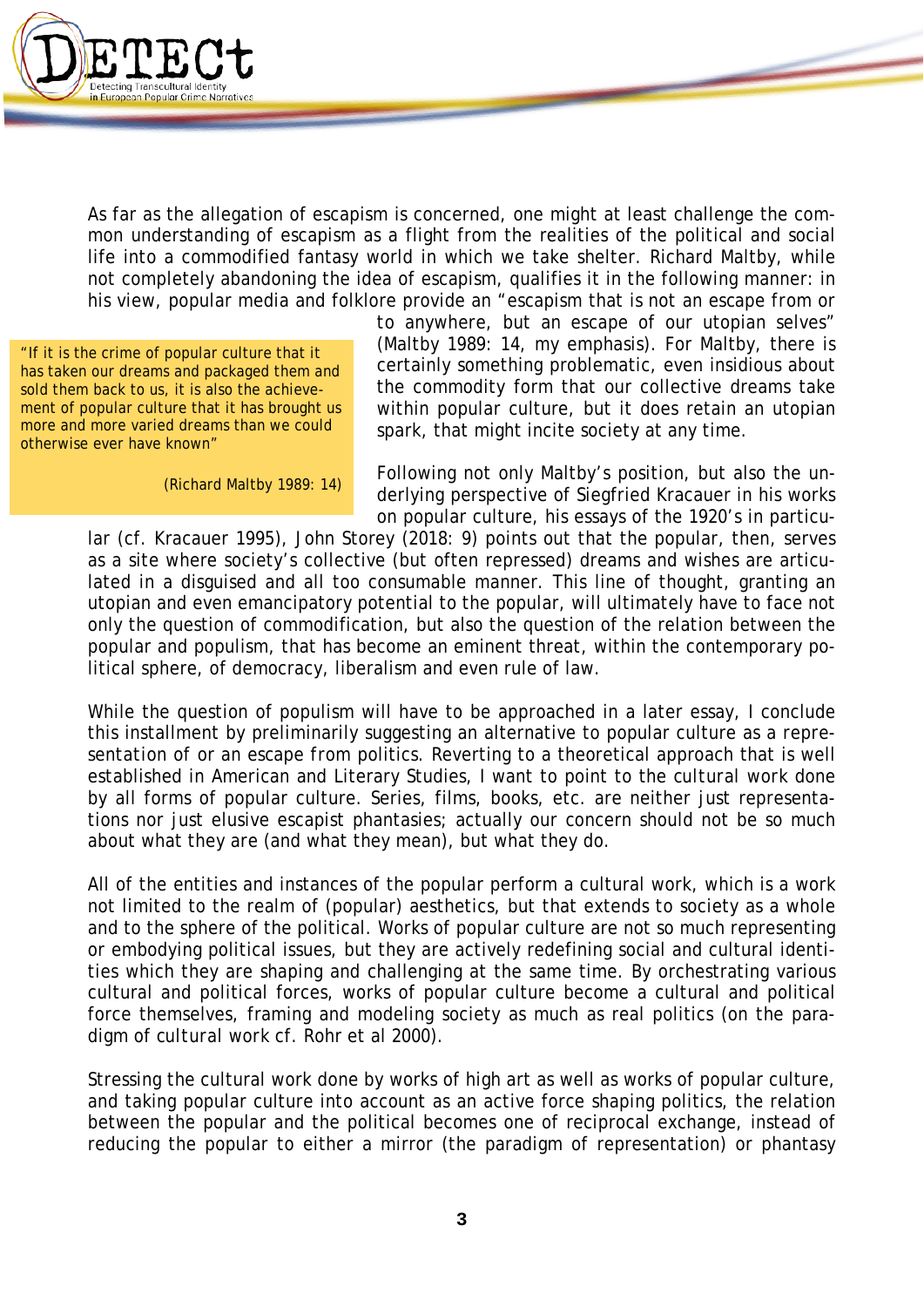

(the paradigm of escapism). It remains to be seen what we win by this perspective for our understanding of popular culture.

To be continued…